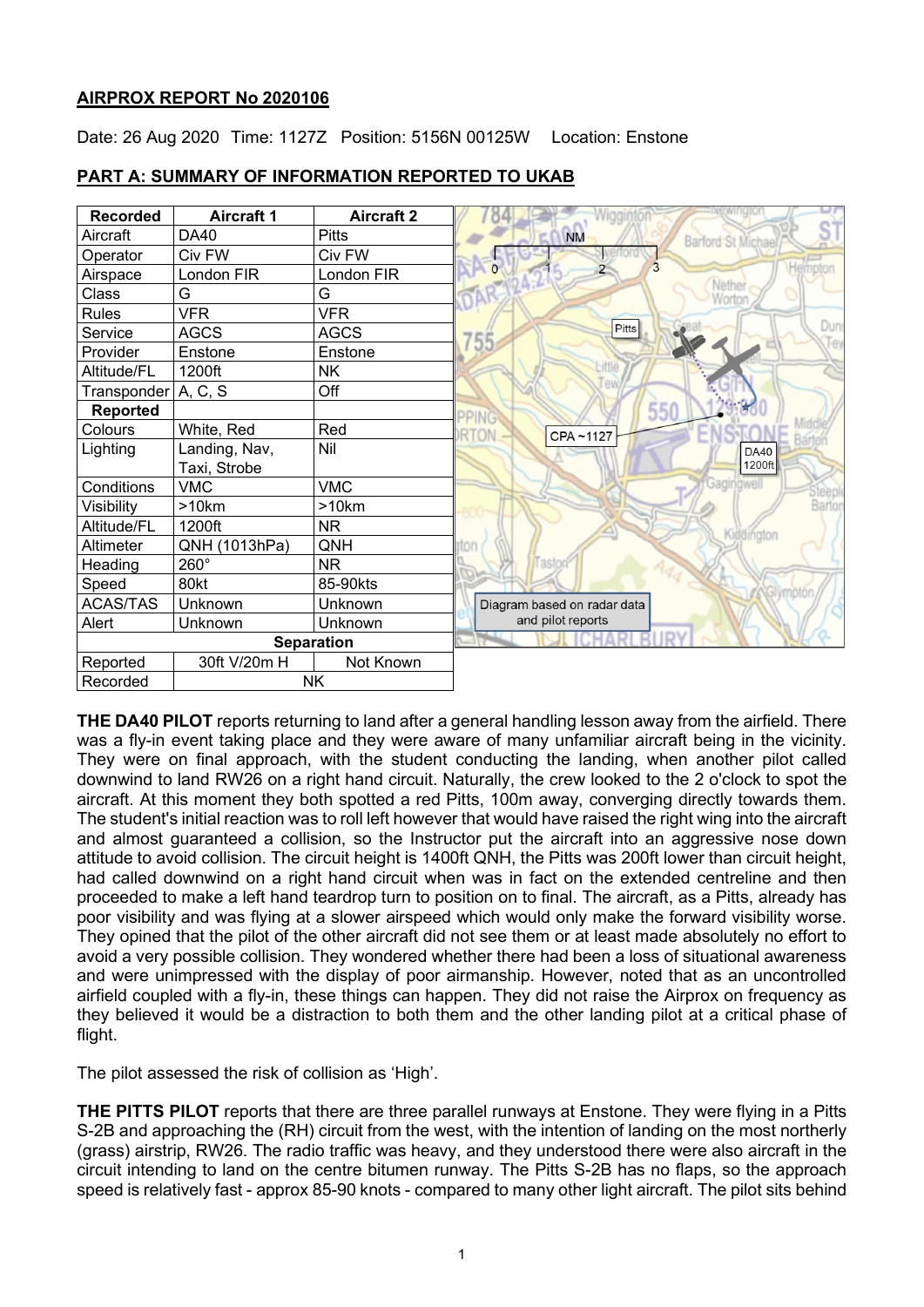the trailing edge of both wings, which in cross-section have a symmetrical airfoil, necessitating a nosehigh approach attitude (approx 10° above the horizon) as speed is decreased. This results in exceedingly poor visibility forwards in the sector from 60° left to 60° right of the nose. In the sector 20° left and right of the nose there is no forward visibility whatsoever, unless the pilot is looking up in the gap between the cowling and the lower surface of the upper wing, or above the upper wing entirely. As a result, it can be very difficult to see other aircraft in a circuit environment, and there is the ever-present risk of inadvertently "running down" slower traffic ahead, and even overtaking them. This is especially so on the base leg and final leg parts of the circuit, where preceding aircraft typically slow down even further by extending more flap. Unfortunately, the nose-high attitude of the Pitts, and the biplane wing layout, also prohibits flying a final approach track aligned with the extended runway centreline, as the view of the runway and surrounds would be entirely obscured by the nose of the aircraft. This necessitates flying a final approach track offset by at least 20°, in addition to employing a side-slip technique - typically with a sustained bank angle of 30-40°, wing down. From this attitude, the point of intended touchdown can be held in view to one side of the aircraft's nose, looking forward in the gap between the upper and lower wings. Nevertheless, the ideal Pitts circuit is a tight, descending, constant radius curved approach, from the downwind leg onto the runway threshold itself, however this type of approach is prohibited at Enstone. In the event, the pilot made three approach attempts. On the first attempt, they had to discontinue the circuit at the end of the downwind leg, as preceding traffic came into view on the right-hand side, making their turn from base leg onto final approach. The pilot judged that had they continued downwind to gain sufficient spacing from this traffic, it would potentially take them out of the circuit and over noise sensitive villages. Also, because of the need to fly an offset final approach track, at that distance if they were to turn back toward the runway, there could be no base leg, and they would effectively appear as opposite direction (albeit divergent) traffic to aircraft that were previously behind them in the circuit. They broke away from this approach by turning left (towards the north) and made a radio transmission to that effect. While manoeuvring to avoid other villages, they then saw the aircraft that had been following turn right, onto base leg. The pilot held off for some time, then attempted to rejoin the circuit for another attempt, but was again frustrated by traffic slowing ahead (a high wing single engine aircraft who was believed to be landing on the grass runway, and which potentially could also require backtracking). Again they broke away from the circuit by turning to the north. On the third approach attempt, they did not see any other circuit traffic until they reached approximately base leg position. The aircraft they then (briefly) saw was obviously on final approach to land on the bitumen runway (to the south of their track), but they judged that with the offset final approach track and the considerable displacement of the grass runway threshold (relative to the bitumen runway) that no conflict would occur. They maintained their offset track and right wing-down sideslip throughout the remainder of the approach, so the view of that aircraft (on the left) was lost. From the viewpoint of that aircraft however, it might appear that they were converging on to the other aircraft (and catching it), and, if the other pilot did not realise that they were intending to land on the north (grass) runway, potentially cutting across their path. However, they were not sure whether this was the conflict aircraft. In any event, during all the approaches, they made it clear in their broadcasts that it was always their intention to land on the northern grass runway. At no time did they feel that they had compromised separation with any aircraft to the extent that an Airprox would be warranted. Indeed, they went to considerable lengths to avoid it.

**THE ENSTONE AERODROME OPERATOR** reports that the flying club Oxfordshire Sport Flying had an Air Ground Operator, operating Enstone Radio for the Midland Spirit Fly-in. This event was being run by another company on a separately owned portion of land away from their operation at Enstone. Due to the increase in movements from potential non-Enstone based visitors they took the measures to have a radio operator in place on the day. The AGO was unaware of any incident and no formal report from any pilot or member on the ground was passed forward. It is since their understanding that the DA40 traffic was on a long final outside of the normal circuit and in essence got cut up by an aircraft flying the promulgated circuit. Unfortunately this aircraft was the Pitts Biplane and as such was flying a curved approach to maintain visual with the runway and was unable to see the DA40 on its long final due to the aircraft's wing position.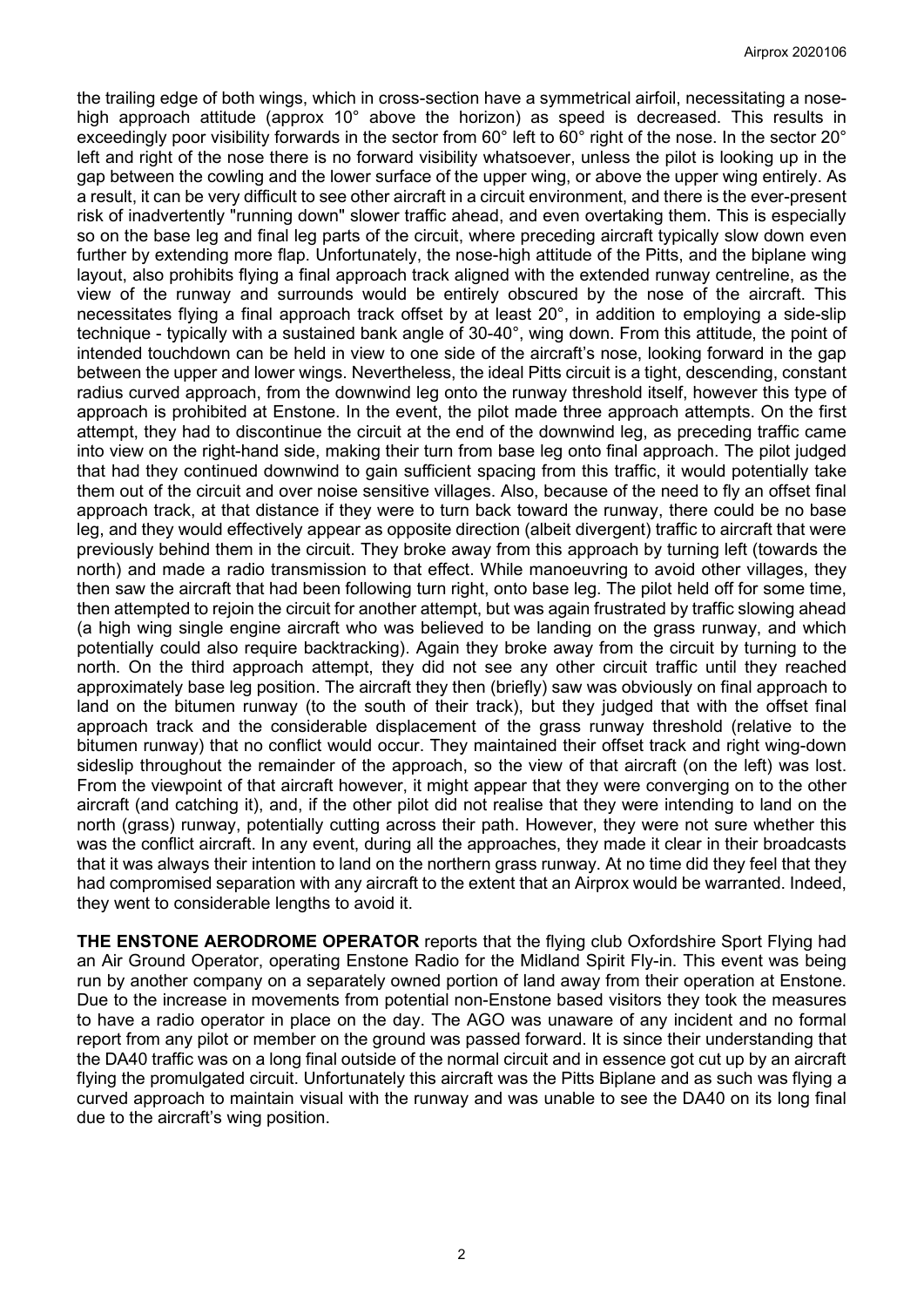### **Factual Background**

The weather at Oxford was recorded as follows:

METAR EGTK 261120Z 28013KT 9999 BKN035 19/11 Q1014=

# **Analysis and Investigation**

# **UKAB Secretariat**

Whilst Enstone is not radar equipped, the Enstone circuit can be seen on the NATS radars. At Figure 1, the DA40 (identified by Mode S) can be seen downwind in the visual circuit, which was busy with other aircraft ahead and joining behind. The Pitts is not transponder equipped and so can not be identified, although a PSR contact can be seen to the north-east of the airfield. At Figure 2 and 3 the DA40 can be seen turning base leg, at 2.6NM measured from the airfield datum.





Figure 1: 1125:04 Figure 2: 1125:53



Figure 3: 1126:14 Figure 4: 1127:11

At 1127:11, Figure 4, a PSR track can be seen on a base-leg, similar to that described by the Pitts pilot, although without SSR the height is not known. However, the PSR then disappears from the radar and is subject to radar jitter for the next few sweeps, reappearing at Figure 5 to the east of the DA40. Consequently, the exact separation at CPA is not known.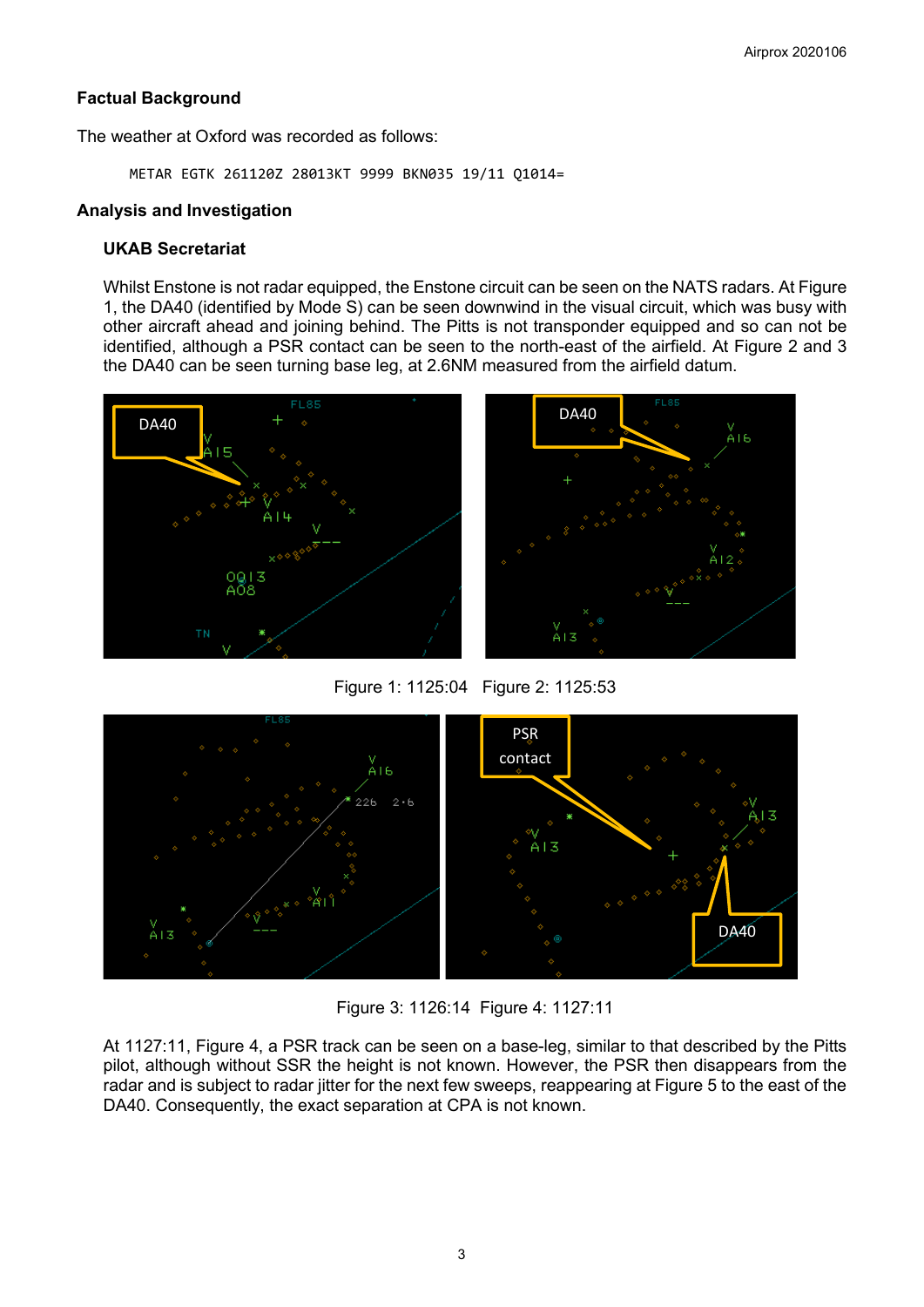

Figure 5: 1127:21

The DA40 and Pitts pilots shared an equal responsibility for collision avoidance and not to operate in such proximity to other aircraft as to create a collision hazard. [1](#page-3-0) If the incident geometry is considered as head-on or nearly so then both pilots were required to turn to the right.<sup>[2](#page-3-1)</sup> An aircraft operated on or in the vicinity of an aerodrome shall conform with or avoid the pattern of traffic formed by other aircraft in operation.<sup>[3](#page-3-2)</sup>

### **Summary**

An Airprox was reported when a DA40 and a Pitts flew into proximity at Enstone at 1127Z on Wednesday 26<sup>th</sup> August 2020. Both pilots were operating under VFR in VMC and both were in receipt of an AGCS from Enstone.

### **PART B: SUMMARY OF THE BOARD'S DISCUSSIONS**

Information available consisted of reports from both pilots, radar photographs/video recordings and reports from the appropriate operating authorities. Relevant contributory factors mentioned during the Board's discussions are highlighted within the text in bold, with the numbers referring to the Contributory Factors table displayed in Part C.

Due to the exceptional circumstances presented by the coronavirus pandemic, this incident was assessed as part of a 'virtual' UK Airprox Board meeting where members provided a combination of written contributions and dial-in/VTC comments.

The Board first looked at the actions of the DA40 pilot. Members discussed that the circuit that the DA40 pilot flew was wide and long, turning base leg at around 2.6NM. Although other aircraft ahead had also flown longer than average circuits, they thought that the circuit flown by the DA40 was so enlarged, it was not surprising that the Pitts pilot had struggled to fit in to make an approach (**CF1**, **CF2**), indeed it was likely that the other pilot had not known the DA40 was in the circuit at all. Members acknowledged that within training environments it was often the case that students flew less accurate circuits but opined that if not checked, circuits had the potential to become very large and wide. They noted that they saw a number of Airprox each year where pilots did not see other aircraft on very long finals and turned in ahead, and stressed the need to maintain the predictability of the standard circuit. Once on final, the pilot saw the Pitts approaching from the right and the Instructor was able to take control to take avoiding action and then continue the approach once the Pitts was clear (**CF7**).

Turning to the Pitts pilot, the Board struggled to work out exactly which approach in the narrative had been the Airprox approach, and the intermittent nature of the radar return did not offer many clues. However, they thought it likely that the Airprox occurred on the second approach that the Pitts pilot

<span id="page-3-0"></span><sup>&</sup>lt;sup>1</sup> SERA.3205 Proximity.<br><sup>2</sup> SERA.3210 Right-of-way (c)(1) Approaching head-on.

<span id="page-3-2"></span><span id="page-3-1"></span><sup>&</sup>lt;sup>3</sup> SERA.3225 Operation on and in the Vicinity of an Aerodrome.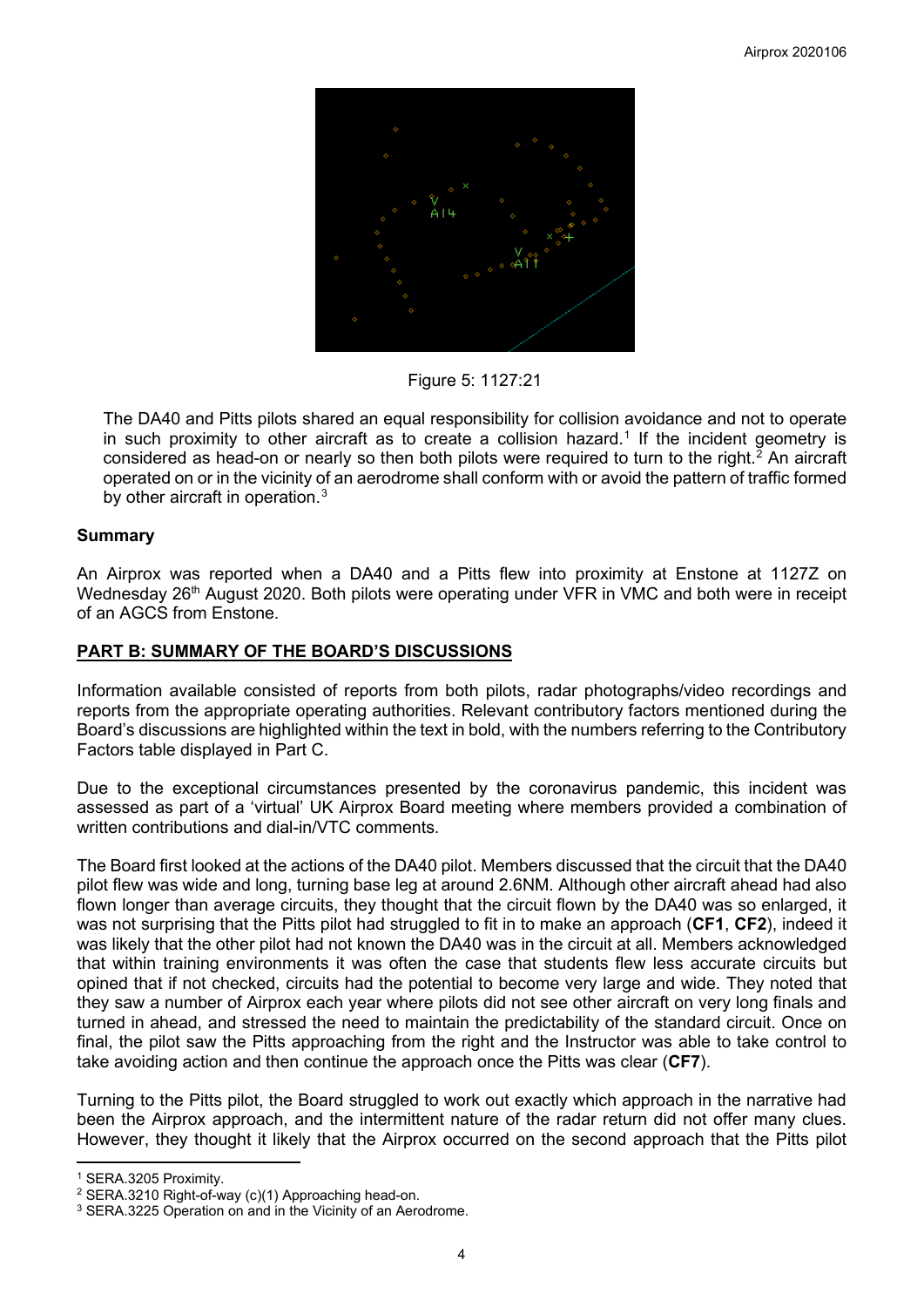made, at the point at which they turned out left, onto north, to re-position. At that point they would have been heading directly towards the DA40, which was probably obscured due to the poor visibility from the Pitts (**CF5**). A GA member with Pitts flying experience told the Board that it was indeed very difficult to see out of the Pitts when making an approach, but that knowing this, it was up to the pilot to put mitigations in place to ensure they fitted into the visual circuit safely. Members wondered why the pilot had broken-off by turning left and not made a standard go-around, which would have been much more predictable to other pilots in the circuit. This may have given the Pitts pilot the opportunity to climb into the overhead to reset and to ensure they were visual with all the circuit traffic before trying the next approach (**CF1**,**CF2**). In the event, the Board thought that the Pitts pilot probably had not realised the DA40 was making the approach and so had not integrated with it (**CF3**, **CF4**).

The Board commended Oxfordshire Sport Flying for providing an Air Ground Operator on what was likely to be a busy flying day. But they could not help but wonder whether the separate flying entities at Enstone needed closer liaison to ensure that all flying elements using Enstone were able to do so safely and effectively, in this case neither pilot appeared to be aware of the intentions of the other (**CF4**).

Finally, in determining the risk, members quickly agreed that when breaking off the approach and turning outbound, the Pitts pilot was probably not visual with the DA40, therefore safety had not been assured (**CF6**). However, the last minute avoiding action taken by the DA40 pilot had likely increased the separation and ensured that a much closer encounter had not occurred and so they assigned a Risk Category B.

# **PART C: ASSESSMENT OF CONTRIBUTORY FACTORS AND RISK**

| <b>Contributory Factors:</b> |
|------------------------------|
|------------------------------|

|                | 2020106                                                        |                                                                                             |                                                                     |
|----------------|----------------------------------------------------------------|---------------------------------------------------------------------------------------------|---------------------------------------------------------------------|
| <b>CF</b>      | Factor                                                         | <b>Description</b>                                                                          | Amplification                                                       |
|                | <b>Flight Elements</b>                                         |                                                                                             |                                                                     |
|                | • Regulations, Processes, Procedures and Compliance            |                                                                                             |                                                                     |
| 1              | Human<br>Factors                                               | • Flight Crew ATM Procedure Deviation                                                       |                                                                     |
|                | <b>• Tactical Planning and Execution</b>                       |                                                                                             |                                                                     |
| $\overline{2}$ | Human<br>Factors                                               | • Action Performed Incorrectly                                                              | Incorrect or ineffective execution                                  |
| 3              | Human<br>Factors                                               | • Monitoring of Other Aircraft                                                              | Did not avoid/conform with the pattern of<br>traffic already formed |
|                | • Situational Awareness of the Conflicting Aircraft and Action |                                                                                             |                                                                     |
| 4              | Human<br>Factors                                               | • Understanding/Comprehension                                                               | Pilot did not assimilate conflict information                       |
|                | • See and Avoid                                                |                                                                                             |                                                                     |
| 5              | Contextu<br>al                                                 | • Poor Visibility Encounter                                                                 | One or both aircraft were obscured from the<br>other                |
| 6              | Contextu<br>al                                                 | • Near Airborne Collision with Aircraft, Balloon, Dirigible or<br>Other Piloted Air Vehicle | Piloted air vehicle                                                 |
|                | Human<br>Factors                                               | • Perception of Visual Information                                                          | Pilot was concerned by the proximity of the<br>other aircraft       |

#### Degree of Risk: B.

#### Safety Barrier Assessment<sup>[4](#page-4-0)</sup>

In assessing the effectiveness of the safety barriers associated with this incident, the Board concluded that the key factors had been that:

<span id="page-4-0"></span><sup>4</sup> The UK Airprox Board scheme for assessing the Availability, Functionality and Effectiveness of safety barriers can be found on the [UKAB Website.](http://www.airproxboard.org.uk/Learn-more/Airprox-Barrier-Assessment/)